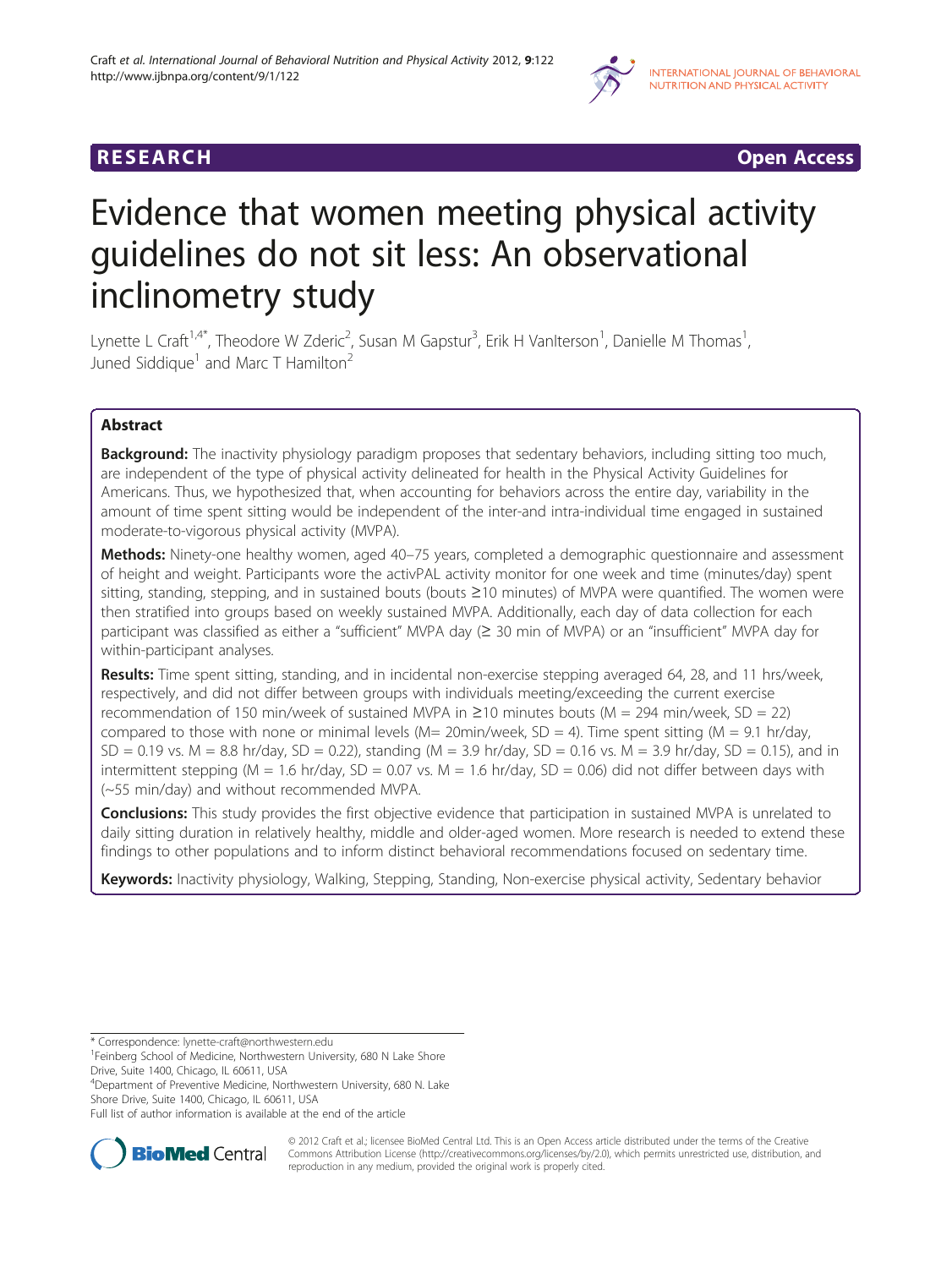Based upon decades of research, the public has come to understand the need for "aerobic exercise". The current Physical Activity Guidelines for Americans (hereafter referred to as "guidelines") call for the weekly accumulation of an equivalent of at least 150 min of moderate physical activity, sustained in bouts lasting 10 minutes or longer [[1](#page-8-0)]. This type of sustained moderate-vigorous physical activity (MVPA) has thus been promoted as a healthy behavior positively affecting numerous health outcomes. Recently, the more ubiquitous types of sedentary behaviors (e.g., primarily sitting throughout the day) have been linked to deleterious health outcomes, independent of MVPA [[2-5\]](#page-8-0). These recent findings necessitate the quantification of sedentary time and all non-exercise physical activity.

In spite of this independent relationship between sedentary behavior and health, few studies have examined the associations between objectively measured sedentary or sitting time and MVPA. The studies that have reported on this relationship have generally used self-report measures and have found equivocal associations [\[6](#page-8-0)-[9\]](#page-8-0). One argument has been that exercise participation may inadvertently result in an increase in sedentary behavior, by reducing the drive to be active in non-exercise periods [[10](#page-8-0)]. The opposite possibility is that adults who exercise regularly may generally have more energy, or have enhanced feelings of vigor, and decrease sedentary behavior [\[11,12\]](#page-8-0). Or, greater exercise time may simply displace sitting time [[13](#page-8-0)]. Thus, one theoretical yet untested benefit of regular exercise is reduced sedentary time through more total upright activity. While such possibilities are plausible, objective evidence is necessary because there are likely many physiological and genetic determinants for subconscious spontaneous physical activity, and also because adults who make time to exercise may also make other healthy lifestyle choices favoring a less sedentary lifestyle [\[14](#page-8-0)]. Finally, it has been pointed out that it is hard to predict, without accurate measurements, how much exercise impacts all activity/inactivity over "the rest of the day" since so much time is spent in various sedentary behaviors and non-exercise physical activity. These behaviors include many hours of alternating between intermittent sitting and types of standing activity that do not involve much time walking, and thus are challenging to quantify without inclinometry and accelerometry.

Although not formally monitored in population health surveys, incidental low-intensity physical activity (LIPA) is of increasing interest in health research [\[15-18\]](#page-8-0); however, challenges in assessing changes in posture and lowintensity ambulatory movement have potentially contributed to the limited number of descriptive studies on this topic. Thus, the field presently lacks objective quantification of seated and upright postures throughout the day as assessed by wearable devices with inclinometry.

Accordingly, the hypothesis raised in the second tenet of the inactivity physiology paradigm [[3](#page-8-0)], that sitting and exercise-like behaviors are unrelated, independent, and not determined by the same factors, needs to be empirically tested with objective inclinometry [\[2](#page-8-0)-[4,19](#page-8-0)-[21\]](#page-8-0). Thus, there is a need to test this and the respected hypotheses described above [[10,11,13](#page-8-0),[14\]](#page-8-0) in order to know if meeting the guidelines for aerobic MVPA, with activities such as sustained brisk walking, either reduce, increase, or have no effect on the total daily sedentary time.

Hip-worn accelerometers [\[22-24](#page-8-0)] have been used to estimate the duration of sedentary time from total body movement. While accelerometers function well for many purposes, most models are not designed to accurately measure postures like sitting and standing. Although much research has gone into determining fixed acceleration cutpoints associated with various activity intensities, the fixed cutpoint method of estimating sedentary time (i.e., typically less than 100 counts/min from a commercially available monitor) was somewhat arbitrarily defined by researchers. Recent findings have raised concerns about how well this method actually measures sitting duration [[25](#page-8-0)]. It is feasible to address these issues more definitively and overcome the limitations of traditional accelerometers with newer, validated wearable devices [[25-27\]](#page-8-0). Consequently, in this study, we were able to objectively assess all sedentary and upright behaviors by using the activPAL monitor which utilizes both accelerometer and inclinometer functions. This device has been validated for the measurement of common behaviors such as sitting, standing, and walking [\[25-27\]](#page-8-0).

The aim of the present study was to test the longstanding hypothesis [\[3,19\]](#page-8-0) that the time spent performing exercise-like sustained MVPA vs. the time engaged in sedentary behavior (sitting) or total upright activity are distinct and unrelated. Put most simply, it is hypothesized that regular exercisers (people who meet or exceed guidelines for sustained MVPA) are not less sedentary. This could be the case if exercise does not reduce the total daily sitting time by a meaningful amount or influence the total daily physical activity (which is mostly LIPA). This proposition needs to be tested directly with quantitative methodologies. To the best of our knowledge, this hypothesis is yet untested using objective measures capable of quantifying all sitting, standing, sustained MVPA, and intermittent stepping over the entire waking day. To accomplish this, the present study has utilized accelerometer/inclinometer technology already validated for measuring postures [[25](#page-8-0)] and stepping rate [[26](#page-8-0)].

# Methods

# Participants

We recruited 100 women, aged 40–75 years, into the Food, Exercise, and Mammography study (FEMS). FEMS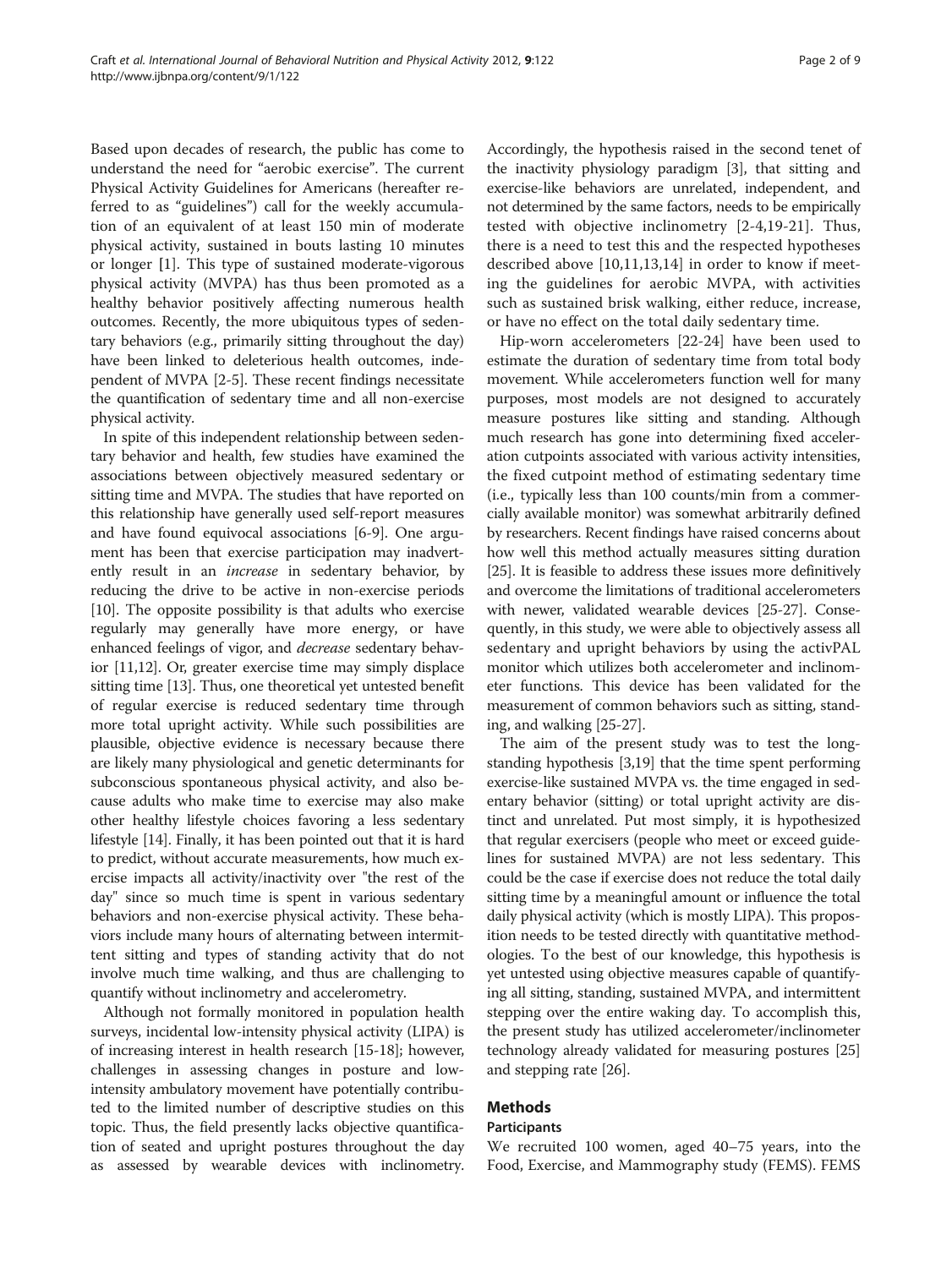was a study examining relationships of lifestyle factors with mammographic breast density, as well the interrelationships among those factors. Participants were recruited via posted flyers in mammography clinics at the Lynn Sage Comprehensive Breast Center at Northwestern Memorial Hospital. Women were eligible to participate if they: 1) had no personal history of heart disease or stroke; 2) had no personal history of insulin dependent diabetes (Type 1 or Type 2) or taking oral hypoglycemic medications; 3) agreed to wear an activity monitor during the entire time they were awake (except for bathing); 4) had a screening mammogram within one month prior to enrollment at the Lynn Sage; 5) had no personal history of cancer (except non-melanoma skin cancer); 6) were not currently pregnant or lactating; 7) and did not have any physical condition limiting physical activity levels. The study was approved by the Northwestern University and Pennington Biomedical Research Center Institutional Review Boards. All participants signed an informed consent prior to participation.

# Measures

# Demographic questionnaire

Women completed a questionnaire that included information on leisure time physical activity, race/ethnicity, education, family income, personal and family medical history, ages at menarche and at menopause, menopausal status, and alcohol and tobacco use.

# Body mass index (BMI)

Weight was measured using a calibrated hospital scale with participants wearing no shoes, and heavy outer clothing removed. Height was measured using a stadiometer with participants wearing no shoes. Weight was recorded to the nearest 0.25 pounds and height to the nearest 0.25 inches. BMI was calculated as the weight (kg) divided by the height squared  $(m^2)$ .

# Activity monitor and determination of sedentary and ambulatory activities

Participants wore the activPAL monitor (PAL Technologies, Glasgow, United Kingdom) for seven days. The activPAL employs both accelerometer and inclinometer functions for objectively assessing sedentary and ambulatory activities. The activPAL has been validated for the measurement of sitting, standing, and walking [\[25-27](#page-8-0)].

The time spent sedentary, standing, stepping, and total steps taken were summarized for each day using the raw Excel files generated by the activPAL software (version 5.9.1.1). Step rate was determined by dividing steps by the stepping duration. The guidelines call for accumulating 150 minutes/week of moderate-intensity aerobic exercise-like activity (most commonly brisk walking) in at least 10 min bouts [[1](#page-8-0)]. Prior work has shown that a step rate  $\geq 100$  steps/min corresponds to approximately ≥3 metabolic equivalents (METS) [[28](#page-8-0)-[32\]](#page-8-0), which is the minimum intensity accepted by the guidelines. We allowed for two minutes below 100 steps/min in the 10 min bout, as recommended by a recent survey of physical activity in the United States [[33\]](#page-8-0). Consequently, activity that was sustained for at least eight out of 10 min and was done at a rate of at least 100 steps/min was termed "guideline defined sustained MVPA" when possible in the text. Non-exercise (intermittent) stepping was calculated as the total stepping time minus the time spent in guideline defined MVPA.

Participants were instructed to put the monitor on upon wakening each day and to remove the monitor before going to sleep. Thus, non-wear time was assumed to be during lying down in bed. This time was determined with the participants' logs (see Procedure) for "time on" and "time off" and the raw Excel files generated by the activ-PAL software. This non-wear time, assumed to be lying in bed, was subtracted from total sedentary time in order to calculate sitting time.

Participants were asked to wear this monitor for seven days. Only days in which the monitor was worn for at least 10 hours were considered as valid. Likewise, to be included in the analyses, a participant had to achieve at least four valid days of data collection. We calculated weekly exercise for those with less than seven valid days by multiplying their mean daily exercise duration during valid days by seven.

In figures and elsewhere for sake of brevity, the word "exercise" is used to mean "guideline defined sustained MVPA". Also, this is consistent with what is understood by this public as "exercise" and is currently being used in public health messages, such as the ongoing national "Exercise is Medicine" campaign by the American College of Sports Medicine. However, we acknowledge that sometimes researchers prefer not to use the term "exercise" in studies quantifying sustained MVPA with objective accelerometry, because an activity monitor does not address the subjective intent of the user to promote health [[1\]](#page-8-0).

# Procedure

These women interested in participating in this study underwent a telephone screening to determine study eligibility. Participants who were eligible came to our research clinic to sign the informed consent, completed the demographic questionnaire, had their height and weight measured, and received instruction for how to wear the activity monitor.

The activPAL monitor was worn attached to the front of the right thigh, midway between the knee and hip according to the manufacturer's instructions. The activ-PAL was secured to the skin with Hypafix Retention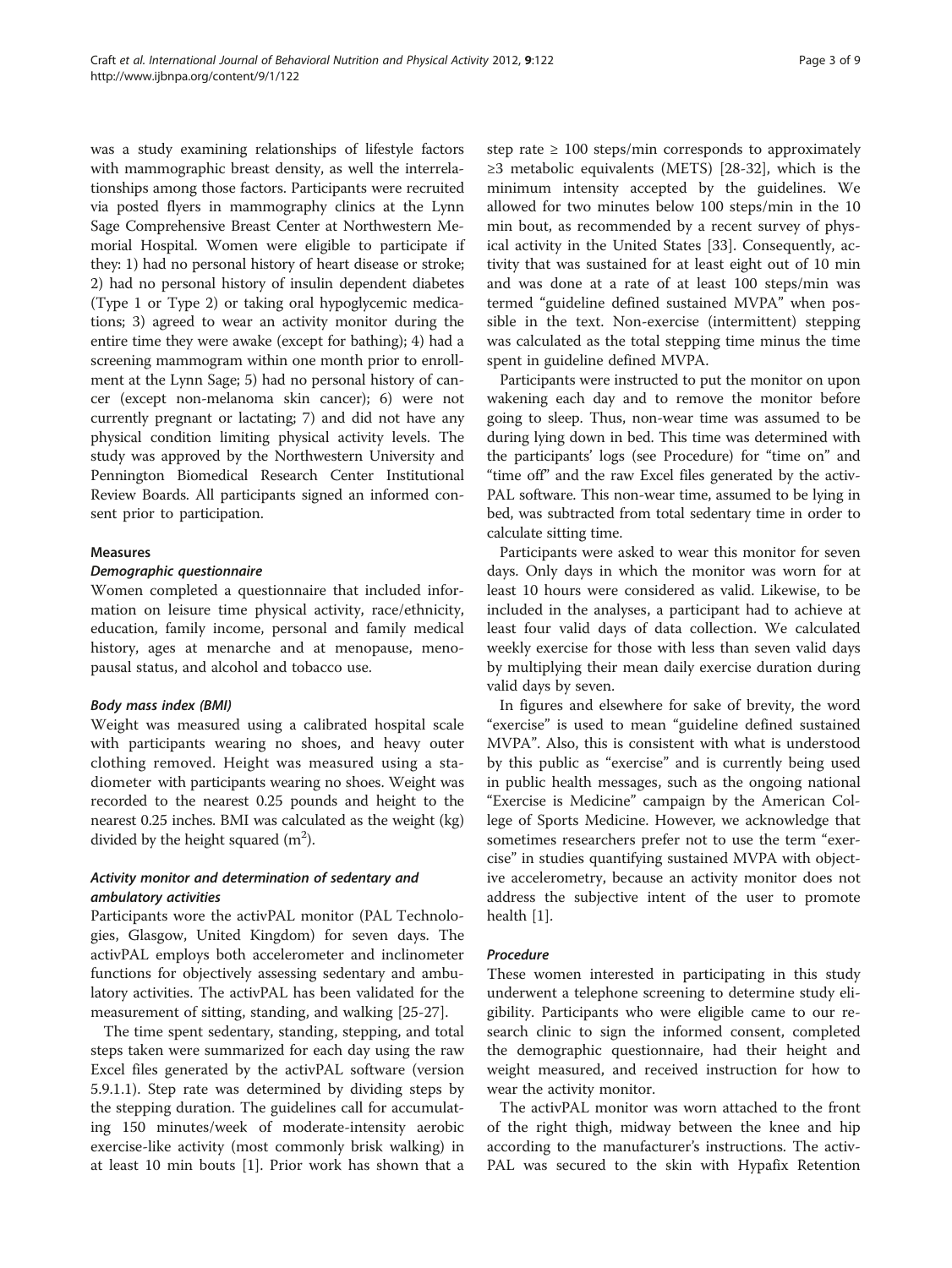Dressing Tape (Smith & Nephew, London, United Kingdom). Research staff demonstrated the correct position of the monitor and use of adhesive tape while participants were present in the clinic. In addition, participants were sent home with an instruction sheet that reiterated the key points about placement of the monitor, as well as reminders about when to put on and take off the monitors.

Participants were told that the purpose of the study was to assess how much time, in general, women spend each day engaged in physical and sedentary activities. Consequently, they were instructed to maintain their normal daily routine and monitors were not to be worn during vacations or periods of illness. Participants were instructed to begin wearing the activity monitor immediately upon getting out of bed and to wear the monitor for the entire day, with the exception of bathing. They were asked to continue wearing the monitor if watching TV or reading in bed before going to sleep and to remove the monitor only once they were ready to turn out the lights for sleep. In addition, participants were asked to keep a log of the time they put on and took off the monitor each day. Finally, participants were called the morning after their clinic visit to answer any remaining questions about wearing the monitor. As compensation for their time, participants received \$50 at the end of their clinic-based study visit and an additional \$50 when the activity monitor was returned.

# Statistical analyses

Means (M), standard deviations (SD), and frequencies were calculated for demographic variables. For between persons analyses, participants were divided into three groups based on total accumulated weekly sustained MVPA: 1) those engaging in None/Low levels of guideline defined sustained MVPA, accumulating < 60 min/ week of MVPA  $[N = 32]$ ; 2) those engaging in Intermediate levels of guideline defined sustained (accumulated in at least 10 min bouts) MVPA, accumulating some MVPA but not meeting recommendations (i.e., these women were accumulating 60–149 min/week of MVPA)  $[N = 25]$ ; and 3) those Meeting or Exceeding recommendations by accumulating  $\geq$  150 min/week of guideline defined sustained MVPA  $[N = 34]$ . Based on this grouping, the average time in sustained MVPA, should differ between the three groups even after controlling for age. To confirm this, analysis of covariance (ANCOVA), adjusting for age, was conducted to determine whether the three activity groups differed significantly in min/week of sustained MVPA. Next, two separate ANCOVA were conducted, one adjusting for age and another adjusting for both age and wear time, to determine if the three groups differed in sitting time, time spent standing, and in non-exercise step time.

Next, we were interested in examining daily variation in sustained MVPA and sitting time within each individual. We aimed to investigate whether women spend more time sitting on days that they spend less time in sustained MVPA. Based on the American College of Sports Medicine's recommendation of achieving 30 min of sustained MVPA on all or most days per week [\[34](#page-8-0)], we classified each valid day of data as a sufficient MVPA day (defined as accumulating ≥30 min of guideline defined sustained MVPA) or an insufficient MVPA day (defined as accumulating <30 min of guideline defined sustained MVPA) for each person. Next, we calculated average sitting, standing, non-exercise stepping, and MVPA for both types of days for each person. To ensure that any differences noted were not a result of differences in wear time between sufficient and insufficient MVPA days, we conducted a paired t-test for wear time as well. Finally, we conducted paired  $t$ -tests to examine potential differences in sitting time, standing time, and non-exercise stepping time on sufficient MVPA, as compared to insufficient MVPA, days.

Age-adjusted Pearson's correlations were conducted on the full sample (N=91) to examine relationships among sitting and ambulatory variables of interest (e.g., time spent in guideline defined sustained MVPA, time spent sitting, time spent standing, etc.). A p-value of  $< 0.05$  was considered as statistically significant. Statistical analyses were conducted using SPSS Statistics version 20 (Chicago, IL).

# Results

Complete activity monitor data were available for 91 of the 100 women enrolled in this study. The women wore the monitors for an average of 14.9 hrs/day  $(SD = 1.1)$ and 88% of the women had 6–7 valid days of monitor data and 95% had at least one weekend day. Demographic data and mean (SD) for BMI, guideline defined sustained MVPA, sitting, and ambulatory behaviors are presented in Table [1](#page-4-0). As can be seen in Table [1,](#page-4-0) average sustained MVPA, as assessed with the activPAL, was  $\sim$ 150 min/week. This was also consistent with a relatively high mean step count of approximately 10,000 steps/day. However, in spite of this enhanced time spent in MVPA, the majority of waking time each day ( $\sim 63\%$ ) of day) was spent sitting.

# Between-persons analyses

As shown in Figure [1](#page-4-0), the three groups were statistically significantly different on min/week of sustained MVPA (p <0.001). Age-adjusted results showed significantly lower exercise in those accumulating None/Low levels of sustained MVPA (Group 1) ( $M = 20.1$  min, SD = 21.4) than the Intermediate MVPA group (Group 2) ( $M = 106.5$  min,  $SD = 26.1$ ) and the Meeting/Exceeding recommendations for sustained MVPA group (Group 3) ( $M = 293.7$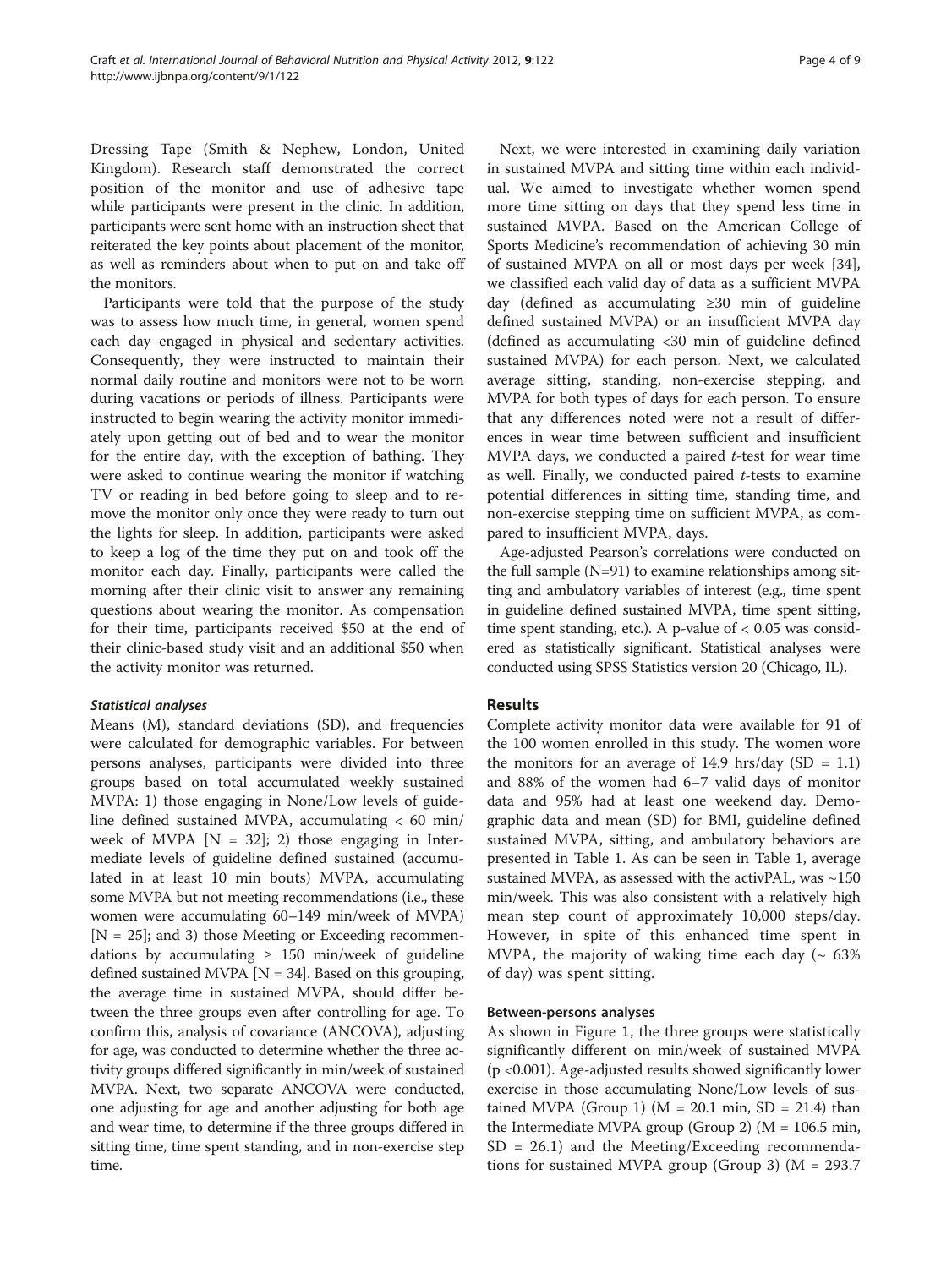<span id="page-4-0"></span>Table 1 Demographic variables for study participants (N=91)

| <b>Variables</b>          | M(SD) or %      |
|---------------------------|-----------------|
| Age (year)                | 53 (9.0)        |
| Race                      |                 |
| Caucasian                 | 78%             |
| African American          | 13%             |
| Other                     | 9%              |
| Fducation                 |                 |
| High School graduate      | 7%              |
| Some College              | 17%             |
| College graduate          | 37%             |
| Graduate School           | 39%             |
| Menopausal Status         |                 |
| Pre-Menopausal            | 49.5%           |
| Post-Menopausal           | 50.5%           |
| BMI ( $kg/m2$ )           | 26.9(6.3)       |
| Exercise (min/week)       | 146.0 (144.7)   |
| Sitting (hours/day)       | 9.1(1.7)        |
| Standing (hours/day)      | 3.9(1.2)        |
| Time Stepping (hours/day) | 1.9(6)          |
| Step Count (steps/day)    | 9856.9 (3795.4) |



min, SD = 130.8), (both  $p \le 0.001$ ). Similarly, Group 2 had significantly lower MVPA than Group 3 (p<0.001). When examining sitting and ambulatory activities across these categories, there were no significant differences among the three groups for time spent standing, time spent in intermittent stepping, or time spent sitting (all p>0.1) (Figure 2[A](#page-5-0)). Additional adjustment for wear time (in addition to age adjustment) did not alter these findings. Irrespective of time spent in guideline defined sustained MVPA, this MVPA represented only a small portion of total weekly wear time for each group (Figure [2](#page-5-0)B).

Across all participants, time spent in guideline defined sustained MVPA was not significantly correlated (p>0.05) with time spent standing  $(r = 0.07)$ , in intermittent stepping (r = 0.15), or sitting (r =  $-$  0.14) (Figure [3](#page-6-0)). This was consistent with the conclusion from the preceding group analyses that time spent in sustained MVPA is not related to sedentary and low-intensity ambulatory behavior (Figure 2[A](#page-5-0)). However, sitting was inversely related to both standing ( $r=-0.74$ ,  $p<0.001$ ) and intermittent stepping duration ( $r=-0.62$ ,  $p<0.001$ ).

# Within-persons analyses

There were 58 women, of the 91 in the study, who had at least one sufficient MVPA day and at least one insufficient MVPA day and were included in the within-persons analyses. The demographic characteristics of this subset of women were quite similar to the larger sample. These 58 women averaged 53 years of age  $(SD = 8)$  and they were predominantly Caucasian (83% White, 10% African American). Half were post-menopausal and the BMI averaged 25.5 kg/m<sup>2</sup> (SD = 4.4). The women were highly educated, with the majority (95%) having a greater than high school education.

These women averaged  $2.8$  (SD = 1.6) sufficient MVPA days and 3.9 (SD = 1.6) insufficient MVPA days during the monitoring period. Hours per day that the monitor was worn did not differ significantly (p>0.1) between sufficient ( $M = 15.0$  hrs,  $SD = 1.3$ ) and insufficient MVPA days  $(M = 14.7 \text{ hrs}, SD = 1.1)$ . However, as would be expected, the minutes of guideline defined sustained MVPA did differ significantly  $p < 0.001$  on sufficient (M = 54.7 min,  $SD = 17.8$ ) versus insufficient MVPA days (M = 5.7 min,  $SD = 6.6$ ), as did daily mean step rate, an indicator of overall walking intensity (Sufficient Day:  $M = 96.6$  steps/min,  $SD = 8.5$ , Insufficient Day:  $M = 82.8$  steps/min,  $SD = 8.0$ ; p<0.001). Figure [2C](#page-5-0) demonstrates that, while the difference in average time spent in sustained MVPA between the two types of days was  $\sim$  50 min, there were no significant differences (all p>0.05) between sufficient and insufficient exercise days for standing time (3 min delta, NS), intermittent stepping time (3 min delta, NS), sitting time (18 min delta, NS), or non-wear time (18 min delta, NS).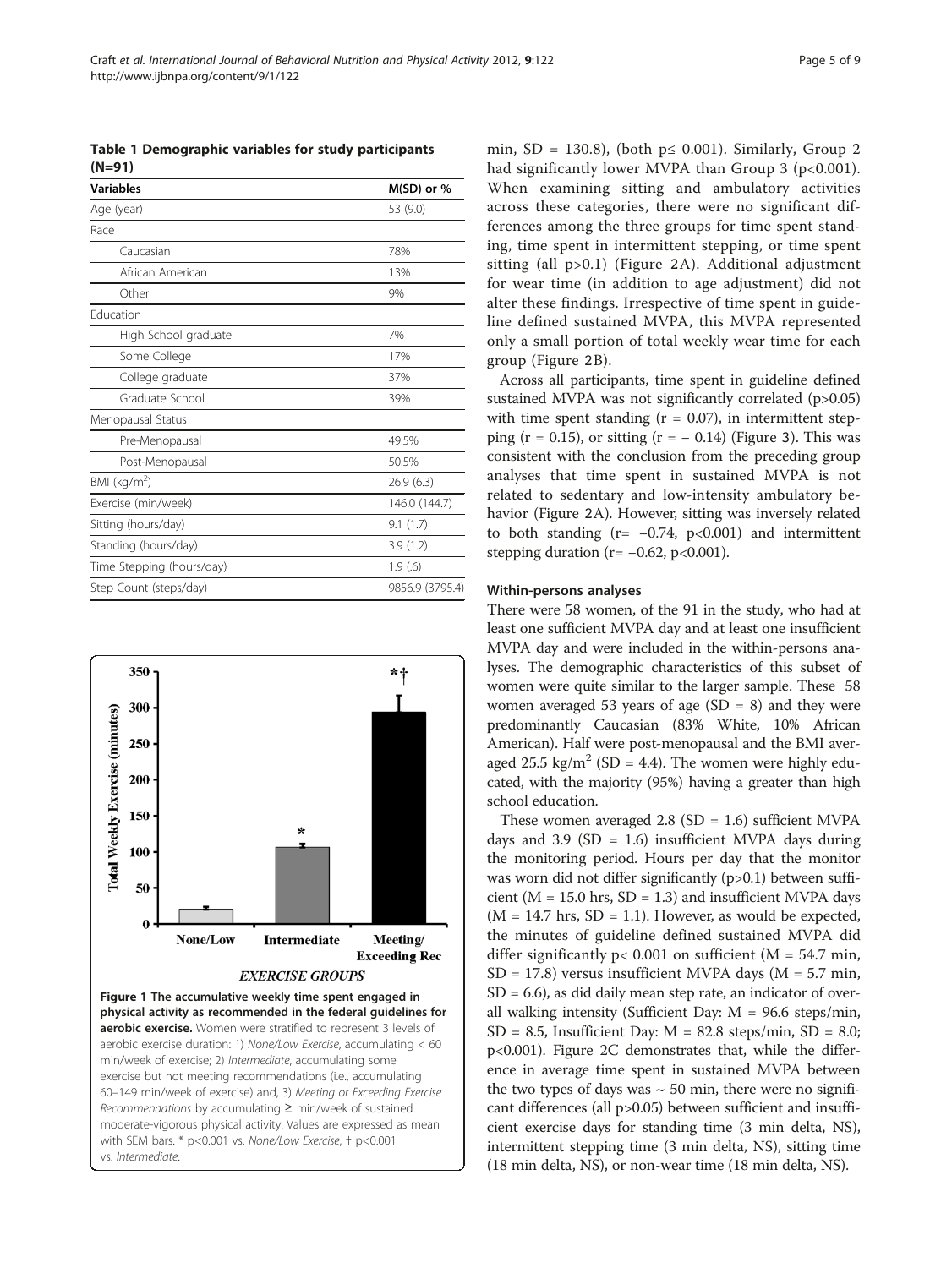The best physical activity/inactivity correlate of the difference in exercise time between sufficient and insufficient exercise days was the difference in non-exercise stepping between sufficient and insufficient exercise days  $(r = -0.20, p = 0.14)$ . This indicates that those with the None/Low Exercise or Insufficient Exercise, † p<0.001 vs. Intermediate.

greatest increase in exercise duration tended to have the largest decrease in non-exercise stepping. The change in sitting time ( $r = -0.09$ , NS) and change in non-wear time  $(r = 0.16, NS)$  were even weaker correlates with the objective measures. The results of this study support the hypothesis that exercise and sedentary behaviors (e.g., sitting) are independent classes of behavior [\[3,4,19,35](#page-8-0)]. These findings indicate that time spent sitting is not related to time spent in guideline defined sustained MVPA and that, between and within individuals, variations in this MVPA are not significantly associated with sitting, standing, or intermittent stepping time. Our study sample included a relatively large number of women meeting and exceeding the current activity recommendations for MVPA, with the mean of the entire sample averaging 146 min of MVPA/week. In spite of this enhanced time spent in MVPA (as compared to those in the general population), women in our study still spent the majority of their

waking day (~63% of their waking hours) sitting. Further,

<span id="page-5-0"></span>

# **Discussion**

This is the first study to examine the relationships between the type of sustained MVPA defined by the Physical Activity Guidelines for Americans and sitting, using

change in sustained MVPA duration.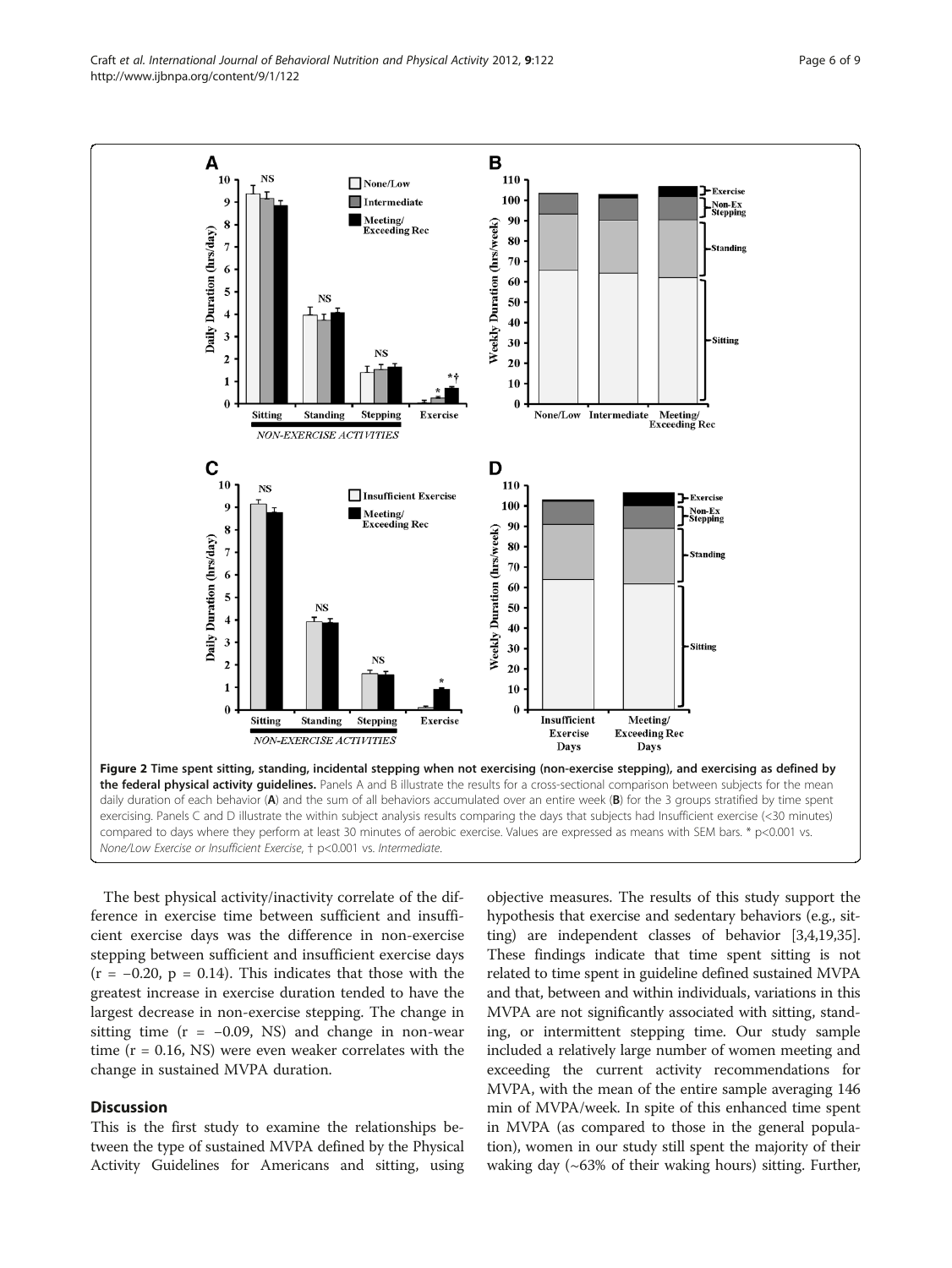<span id="page-6-0"></span>

time spent in sustained MVPA comprised only a small fraction of their waking time each day  $(\sim 2\%)$  and the time spent in MVPA appears to displace only a very small and non-significant amount of time spent in the domains of sleeping and sitting.

We are unaware of any other study that used direct and objective assessment measures from accelerometry and inclinometry to determine the relationship between sedentary behaviors and sustained MVPA (as defined by consensus recommendations of at least 10 minute bouts). However, there are studies that examined the relationship between total accumulated time spent in MVPA (irrespective of bout duration) and total time the body is accelerating below 100 counts per minute [[22-24](#page-8-0)]. While those studies generally show a strong inverse relationship of total low-intensity physical activity with sedentary behavior, they also consistently found low to moderate correlations (r= −0.27 to −0.66) of sedentary behavior with total accumulated MVPA. However, prior work has not specifically focused on the relationship between sustained MVPA performed in at least 10 minute bouts and sedentary time, as we do in the present study. Importantly, in the US population, on average, only about 30% of weekly MVPA is performed in bouts that are of at least 10 min in duration [[33\]](#page-8-0). Thus, previous studies reporting the relationship between sedentary duration and total accumulated MVPA were most likely examining predominantly intermittent MVPA that is not counted toward the weekly goal of 150 min, as defined by the current guidelines. This would include activities like taking out the trash or walking from the parking lot to the store [\[1,34](#page-8-0)].

Because those previous studies using accelerometry did not specifically assess activity duration as defined by the guidelines, one cannot draw conclusions about the relationship between guideline defined sustained MVPA and sedentary behavior.

While hip worn accelerometry provides valuable objective information beyond self-report, an advantage of accelerometers with inclinometry, as in the present study, is that they extend the insights to posture (sitting). A recent study using direct observation, in combination with the activPAL and Actigraph monitors, has shown that while the activPAL agrees well with the direct observation of sitting  $(r=0.94)$ , the hip worn accelerometer (Actigraph), with a 100 counts/min cutpoint, correlates less well with direct observation of sitting (r=0.39). Furthermore, the hip-worn accelerometer was not able to detect a change in sitting behavior caused by a sitting reduction intervention, while the activPAL captured this change [\[25](#page-8-0)]. Therefore, the present study is the first, to our knowledge, that used a validated objective measure of sitting to determine if sitting is a distinct behavior or if it is related to the amount of guideline defined sustained MVPA one performs.

There are also many studies that used self-report to examine the association between sedentary behavior and total sustained MVPA. Generally, these studies did not examine sitting over the entire day, but rather focused on either specific sedentary behaviors, like TV watching, or on assessing specific periods of the day, such as leisure time sitting only [[8](#page-8-0),[9\]](#page-8-0). In a recent study that attempted to assess the relationship between total daily sitting and physical activity in 20 nations using the IPAQ, Bauman et al. reported that there was an inverse relationship between self-reported total MVPA and self-reported sitting [[6\]](#page-8-0). They noted that this finding disagreed with most other studies and speculated that this was due to the IPAQ targeting all domains of physical activity instead of just specific periods of the day like leisure or occupational sitting only. These results are difficult to compare to our current findings given the self-report nature of the measure in that study and the fact that sitting may be under-reported and physical activity over-reported. Proper et al. also used the IPAQ to assess sitting and sustained total MVPA in 1048 Australian adults. They reported an inverse relationship between physical activity (i.e., putatively sustained MVPA) and total daily sitting time but not between MVPA and leisure sitting duration [[7\]](#page-8-0). A point of concern in both studies is that the IPAQ sitting question (i.e., how much one typically sits in the previous seven days) has not been validated against an objective measure of posture like the activPAL or against direct observation. Further, it only weakly agrees with the Actigraph sedentary cutpoint (<100 cts/min)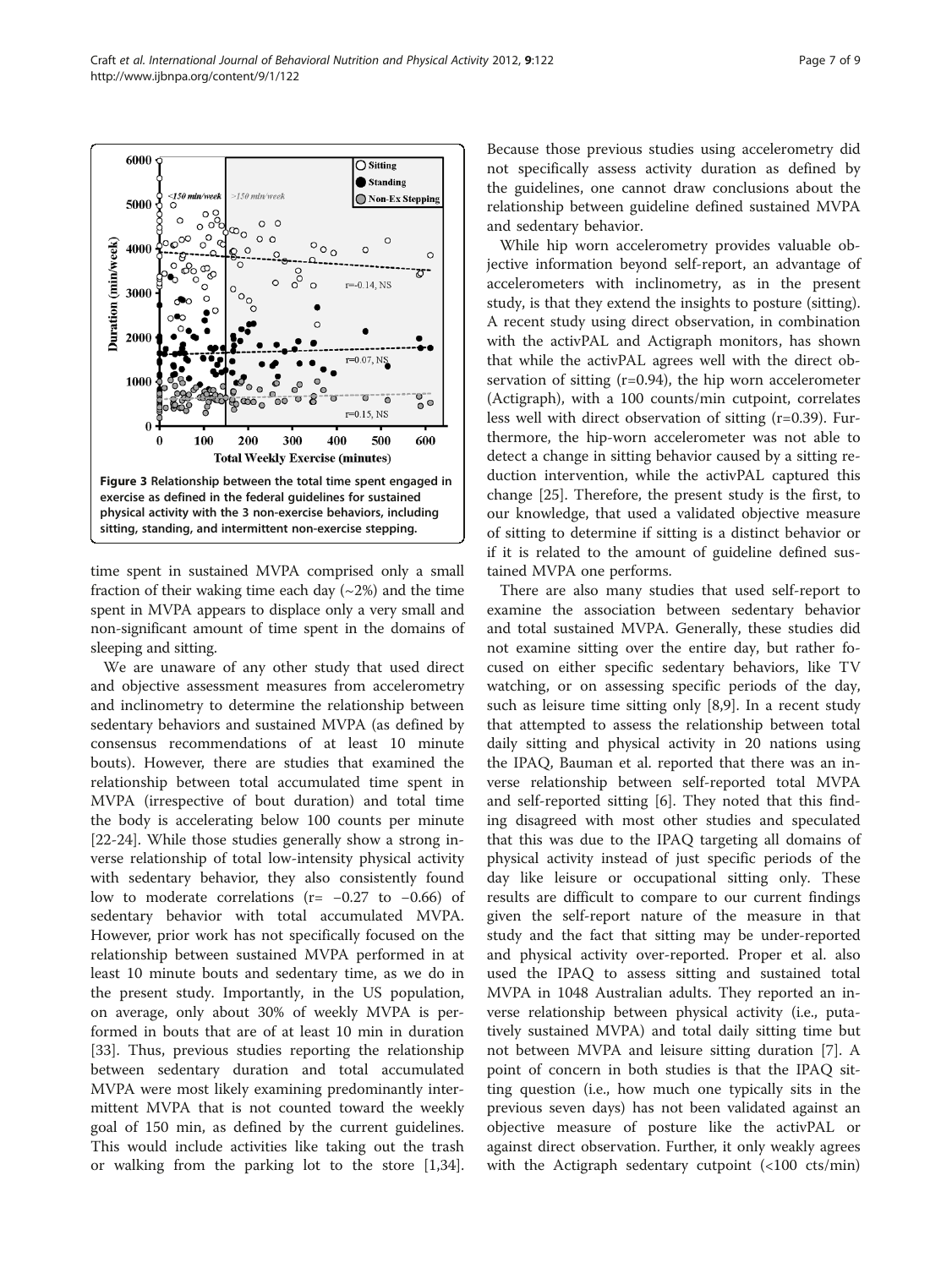method, which itself is not a strong measure of sitting behavior [\[25](#page-8-0)].

Our data show that there was no difference in sitting time between those who met or exceeded the 150 min/ week recommendation (far more than the general American population [[36\]](#page-8-0)) and the most inactive women (Figure [2A\)](#page-5-0). In addition, there was not even a significant trend, with the women who spent 450–600 min/ week in sustained MVPA still sitting ~550 min each day (Figure [3](#page-6-0)). Thus, the results of the present study clearly show that regardless of the amount of sustained MVPA accumulated, with some women accumulating 4-times the 150 min/week benchmark (Figure [3\)](#page-6-0), more time spent in sustained MVPA is not associated with reduced sitting time.

Many people sit so much  $(\sim 60-80$  hrs/week) that it is impractical to replace significant amounts of total daily sitting time with the type of sustained MVPA recommended for the public. We found that variations in sustained MVPA do not significantly correlate with sitting time, and thus other approaches are necessary for reducing sedentary behavior. This has been alluded to in prior studies that implemented interventions aimed at increasing MVPA but which saw no concurrent decrease in selfreported sitting time [[37,38](#page-8-0)]. However, our data do show that sitting time was significantly and inversely related to intermittent and predominantly low-intensity upright activities. This has relevance to previous research indicating that even LIPA is apparently important for human health [[15](#page-8-0)] because of potent molecular responses related to low-intensity contractile activity locally and specifically caused by postural skeletal muscle [[17,18](#page-8-0)].

There are several strengths and limitations to the current study that should be noted. This is the largest study to date to utilize valid and objective measures (inclinometry) of sitting time and guideline defined sustained MVPA in a cohort of middle and older-aged adult women. In addition, we were well-positioned to examine our study hypothesis as our sample included many women meeting and exceeding the federal physical activity recommendations of 150 min/week of sustained MVPA. Consistent with the Physical Activity Guidelines for Americans, the MVPA bouts of at least 10 minutes were quantified. The determinants, or at least the physiology, of this type of sustained activity is different than the more intermittent and short bouts of activity. With respect to limitations, this was a cross-sectional study of women only and we cannot determine causal relationships between sitting time and time spent in sustained MVPA, nor can we generalize to men or other populations. It is also plausible that there are other unmeasured factors that could influence the relationships we observed in this study.

# **Conclusions**

Our findings suggest that sitting is not the behavioral equivalent of exercising too little. The ultimate goal for this emerging field of inactivity physiology, whether at the level of the individual or with respect to public health efforts, is to reduce total sedentary time and to increase the number of breaks in sedentary time [\[39](#page-8-0)]. Thus, a primary concern for this field should be identifying how to make a very sedentary public much less sedentary. Almost every sector of our society sits for prolonged periods almost every day. The healthy and relatively very active women in the present study (average step count was  $\sim$ 10,000 steps/day and high MVPA) sat 9 hrs/day, which is more than the average adult sleeps [[40](#page-8-0)]. Consequently, sitting is now more abundant than sleeping, which is likely an important milestone in human history. Our data suggest that time spent in recommended MVPA does not replace significant periods of sitting time. Thus, public health recommendations and interventions aimed at increasing MVPA (i.e. "exercise") are unlikely to impact how much time people spend sitting. Consequently, our data support the emerging contention that there is a need for new and separate recommendations aimed at reducing sitting time. Additional studies aimed at confirming our present results in other populations (ie., males, children, young, and old) will strengthen the conclusions of this study. This would also lead to a more thoroughly investigated and supported revision to the guidelines for physical activity and health.

#### Competing interests

There are no competing interests to disclose for any of the manuscript authors.

#### Authors' contributions

LC, SG, TZ, & MH participated in the design of the study, collection of data, statistical analyses, drafting and critical revision of manuscript. EV & DT participated in collection of the data, drafting and critical revision of the manuscript. JS participated in the statistical analyses and interpretation of the data, drafting and critical revision of the manuscript. All authors read and approved the final manuscript.

#### Acknowledgements

Drs. Craft and Siddique are supported by career development awards from the National Cancer Institute (K07CA134936-01A1 & K07 CA154862-01). This study was also supported by the Lynn Sage Breast Cancer Research Foundation, the Avon Foundation, the Coca-Cola Company, and the Edward G. Schlieder Educational Foundation. There are no conflicts of interest to declare.

#### Author details

<sup>1</sup>Feinberg School of Medicine, Northwestern University, 680 N Lake Shore Drive, Suite 1400, Chicago, IL 60611, USA. <sup>2</sup>Pennington Biomedical Research Center, 6400 Perkins Road, Baton Rouge, LA 70808, USA. <sup>3</sup>American Cancer Society, 250 Williams Street, Atlanta, GA 30303, USA. <sup>4</sup>Department of Preventive Medicine, Northwestern University, 680 N. Lake Shore Drive, Suite 1400, Chicago, IL 60611, USA.

Received: 16 April 2012 Accepted: 2 October 2012 Published: 4 October 2012